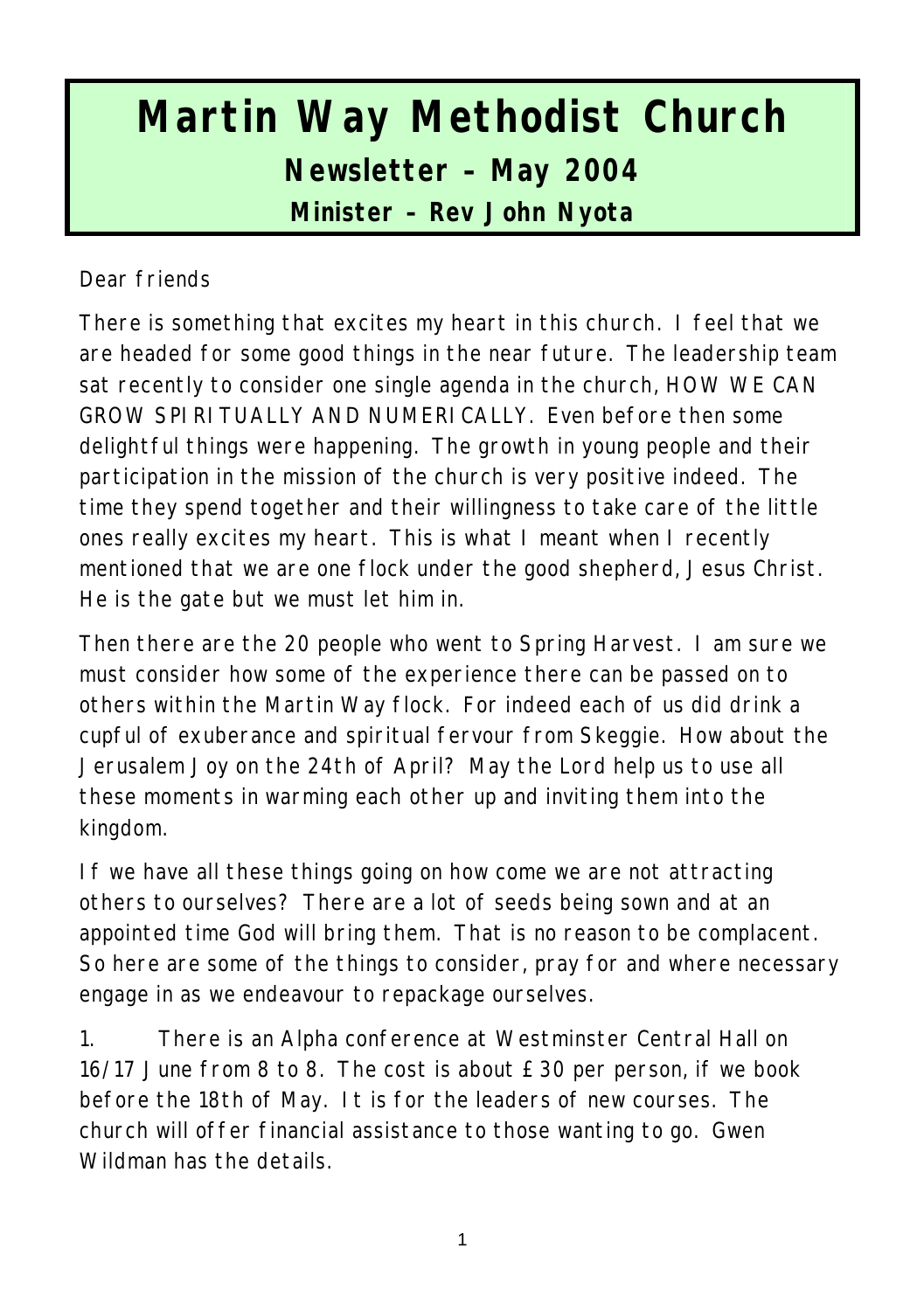2. Welcome pack We need an attractive pack. Moira will give some thought to the contents and how to organise it so please give your thoughts to it.

3. Church magazine. A new editor is needed from August. A communications team with complementary skills has been picked to sort out a 'corporate image', a column for each organisation, a delivery schedule, connections with the web site; the distribution system for the magazine and how it could be augmented by a distribution of flyers of special events to the area around the church.

Again a group needs to decide ideas on editorial policy, distribution costs,

when to include parents of children in groups in the church and collating a new data base of members, adherents and contacts. New communications group: Mike will be meeting with Andys (Smith, Smith, Fox), Colin and Jane Smith, Joyce Plant, Rosemary Keen and Maralyn Loft. We hope they will want to form an executive group.

4. Situations vacant. Roy has produced a Sit's Vacant board. An Overseas Mission Secretary and Property and Finance Secretary are needed immediately, and the Magazine Team needs to be in place before Rosemary retires in August.

5. SOFA. The items covered include:- how to integrate people including the shy and 'difficult'; sharing spiritual things at depth; the role of house groups; privacy policy; the implementation of a 'buddy' system

6. Photo board. We will be putting up a board with pictures of leaders, so that people will know who to approach for any particular need.

7. We need a cafe as a mission ground for those visiting the post office and other shops round here. As a jump with faith we need to put this issue in our prayers.

Quite a handful you would say! And I agree with you. But let us not fret for the good shepherd goes with us as we up the gear for his kingdom.

See you when I am back from Kenya.

John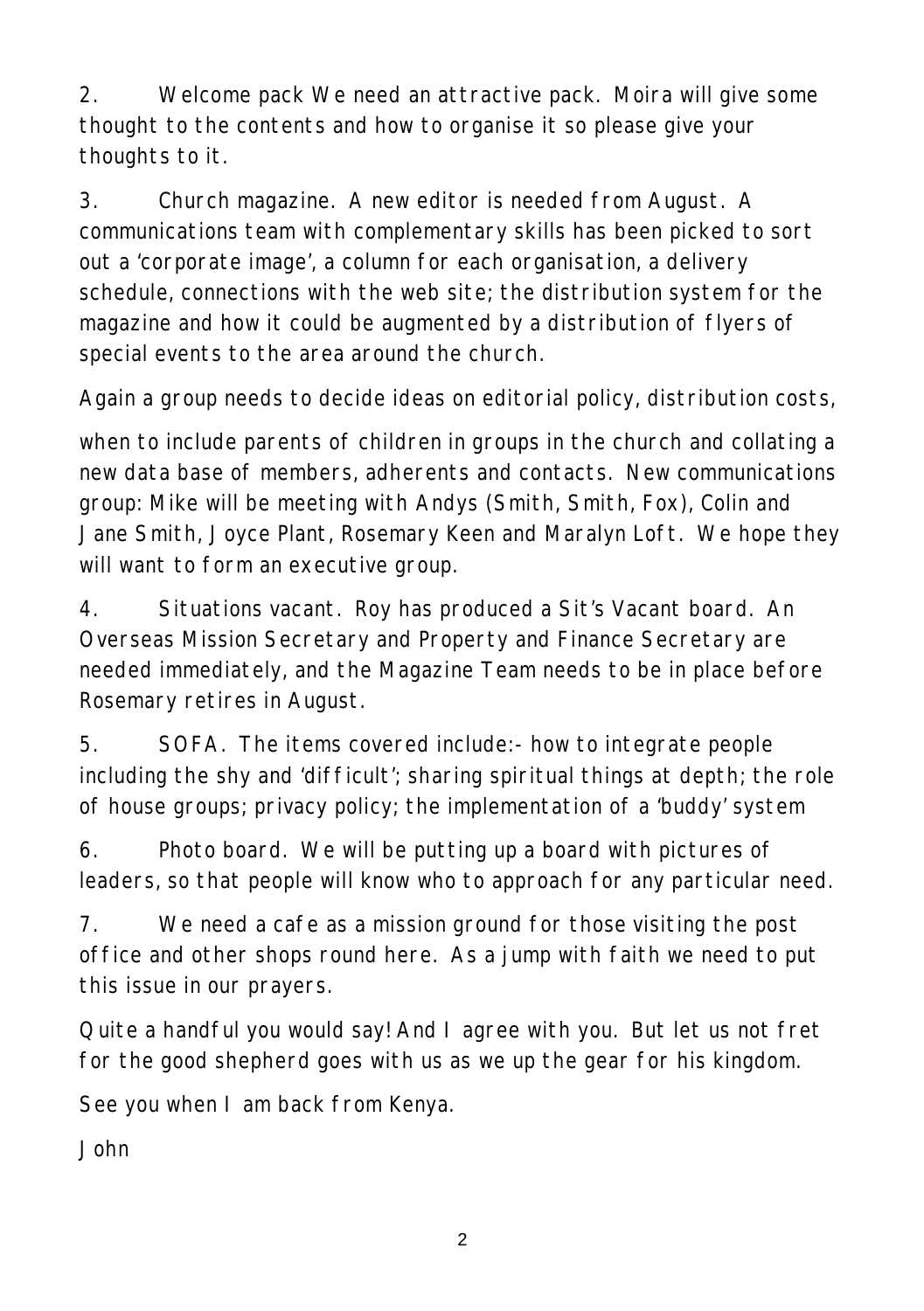## **QUOTE - UNQUOTE**

Mission will not happen unless the Church goes beyond its own life out into active care in the local neighbourhood

*David Sheppard*

#### **LETTER FROM THE CHAIR LONDON SOUTH-WEST DISTRICT**

Dear friends,

On Thursday 7 April I represented the District at a service of Vespers to mark the death of Pope John Paul II at St. George's Catholic Cathedral, Southwark. In addition to those from other Christian traditions, there were Jewish, Muslim and Buddhist representatives, as well as a fair sprinkling of mayors (to judge from the number of gold chains being worn) and MPs. The Cathedral was packed. From one perspective, it was a remarkable demonstration of how much the Roman Catholic Church has become integrated into what was once a fiercely - or do I mean bigotedly? - Protestant country. The ecumenical movement has done us a great service in that regard. Nowadays more people regard Brussels rather than Rome as the centre of a sinister, unaccountable, trans-national foreign power bent on undermining the sovereignty of the British state.

From another perspective, the huge turn-out was a tribute to the love and affection which Pope John Paul inspired in many people - whether religious or not. He was, in the best sense of the word, a charismatic figure, and his globe-trotting, media-savvy pontificate was unlike that of any of his predecessors. To adapt a phrase John Wesley used about himself, the world was Karol Wojtyla's parish. Those under the age of 35 have known no other world Christian leader of such calibre. Presidents of the Methodist Conference and even Archbishops of Canterbury come and go, but this Pope seemed to have been there for ever.

He was a man of many contradictions. He was conservative in matters of personal and sexual morality and all matters concerning human reproduction, yet official teaching on contraception is widely ignored. He reiterated the traditional line on priestly celibacy and opposition to women's ordination while scandals about clerical abuse of children engulfed parts of the Church. From communist-controlled Poland he had espoused freedom and democracy and played a major role in the collapse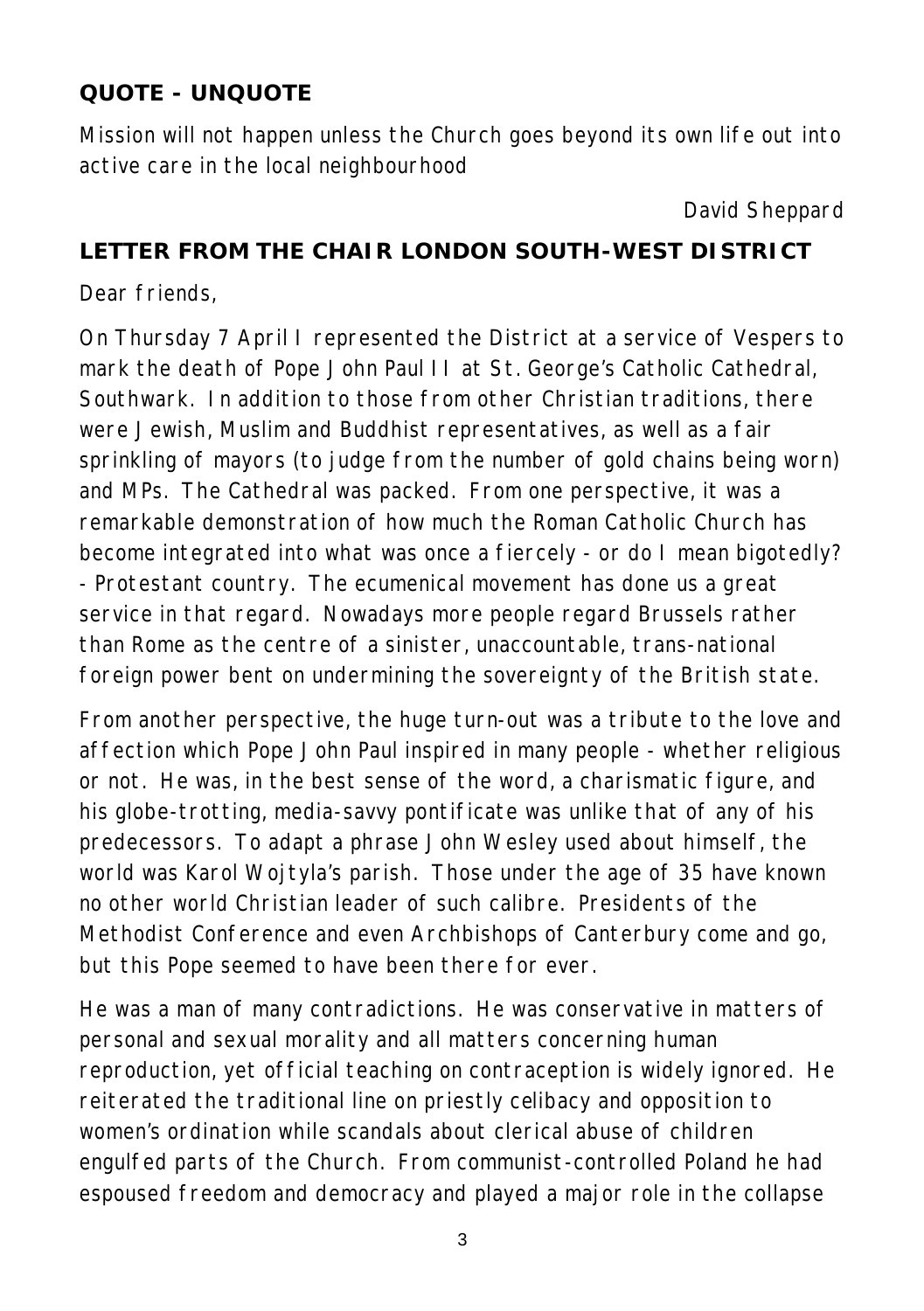of the Soviet empire (probably the best answer to Stalin's jibe 'How many divisions has the Pope?'). He made powerful speeches in Latin America in favour of the oppressed, but sought to suppress liberation theology from that continent as too political. He entrenched centralizing power at the Vatican at the expense of a more conciliar model of church governance. Yet he was surprisingly liberal in his views about human frailty, and trenchant in his preaching and teaching about the galloping materialism, increasing inequality, perpetual war, institutionalized corruption, pathological narcissism and paralysing obsession with celebrity of the past twenty-five years. He sought to atone for two thousand years of Christian anti-Semitism by reaching out to the Jewish people. At Jerusalem's Western Wall in 1996, he left a prayer asking for God's forgiveness for the sins of Christians against Jews. He strongly opposed both the first Gulf War in 1991 and the second in 2003.

I look back at the previous paragraph and feel confused. Some of Pope John Paul's stances and achievements want to make me cheer from the roof-tops, others leave me grinding my teeth in profound disagreement. I suppose it underlines the fact that Christian faith and Christian living are not monolithic. All of us seek to wrestle with the mystery of God in Christ who makes a claim on our lives. We seek the guidance of the Holy Spirit in discerning to say and do what is right, so far as it lies within us. But the plain fact is that we differ. We differ in our reading and interpretation of Scripture; we differ in our theological convictions (and often pin unhelpful labels on them, in order to huddle together with the likeminded); we differ in our political convictions rooted in our understanding of the social teaching of the Church; we differ in our ethical convictions over a whole range of issues about what it means to be human. All of these will shape our attitude to the General Election on 5 May!

There is more in this than an appeal to conscience (and let no one say that conscience is a Protestant possession; it is at the heart of Catholic teaching even when it conflicts with the magisterium of the Church). Conscience is central to us as moral beings. I think what I am arguing for is something more than bland tolerance, but a positive attempt to live with our contradictions and differences, to seek to understand one another in affirmative ways, and wherever and whenever we can to celebrate our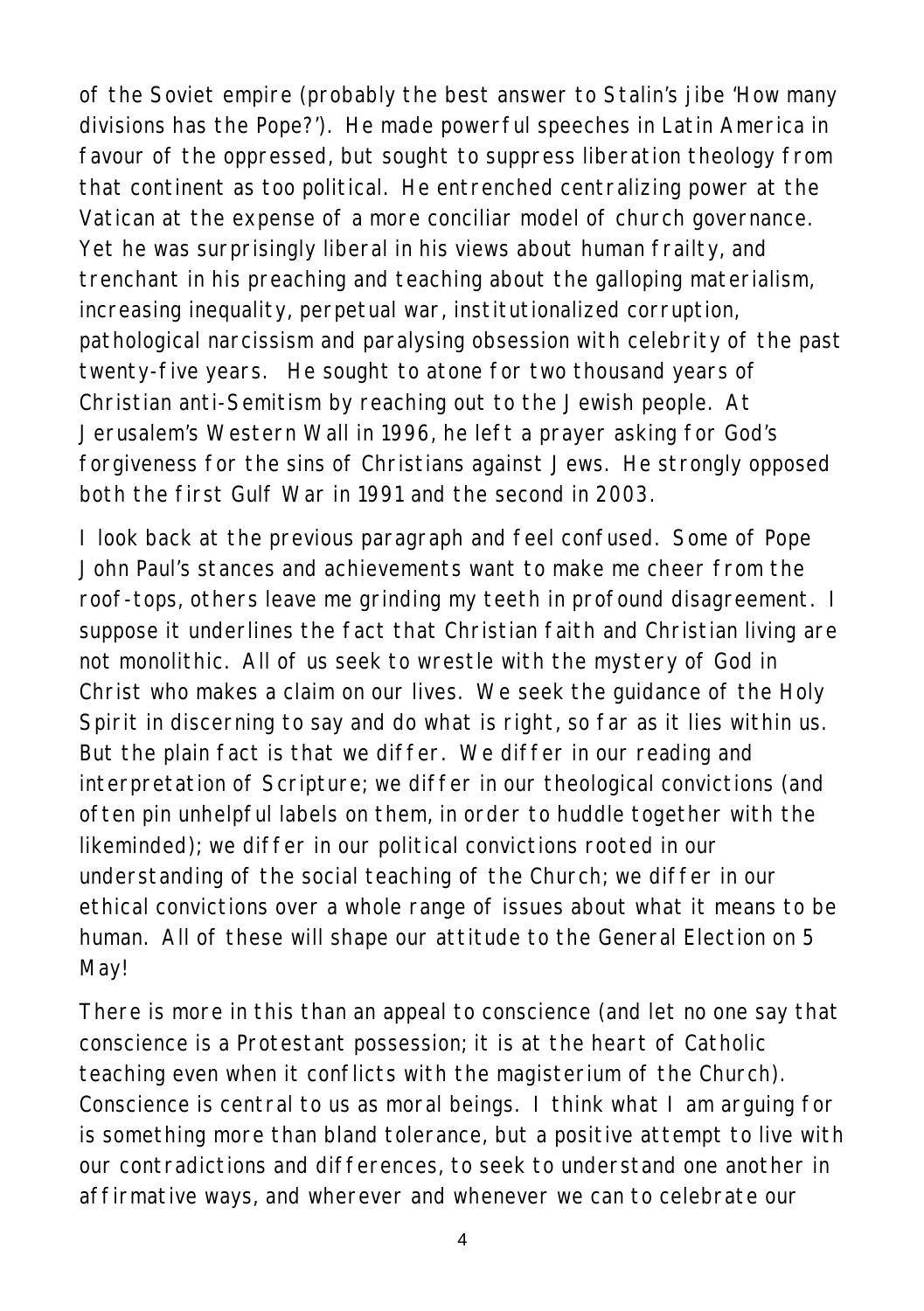differences. In the celebration we may learn something new about the nature and love of God and the meaning and purpose of human living.

> *Best wishes, Yours ever, John*

#### **QUOTE - UNQUOTE**

God has created us so we do small things with great love. I believe in that great love, that comes , or should come from our heart, should start at home: with my family, my neighbours across the street, those right next door. And this love should then reach everyone.

*Mother Teresa*

#### **QUOTES FROM OUR ARCHIVES - MAY**

**30 May 1934**: proposed the purchase of hymn books 250 @ 1/6 (church books for visitors), 150 @ 1/6 for Sunday school, 20@ 8/6 Tune books for choir; and chairs:-55 primary  $@3/11$  and 250 church  $@6/2$  (Smith's white wood with birch seats)

 gate in side road: as the side road will be completed before the opening of the church a double gate should be provided here in addition to the one in Martin Way

musical instruments:- three pianos, or one organ and two pianos

**7 May 1944**: Youth Charter to be hung on end wall of church in the middle of the arch

 arranged for piano tuning (4 times a year) to be done by Maxwell & Sons, Wimbledon

**21 May 1946**: thanks to Youth Club for assistance in spring-cleaning the church

**18 May 1955**: Mr Evans was still living in the Worple Road manse, which was not at all satisfactory and it would be better for the manse to be near Martin Way

"That the manse be made over to Martin Way with permission to sell to enable Martin Way to buy another manse, also £2,700 to be paid to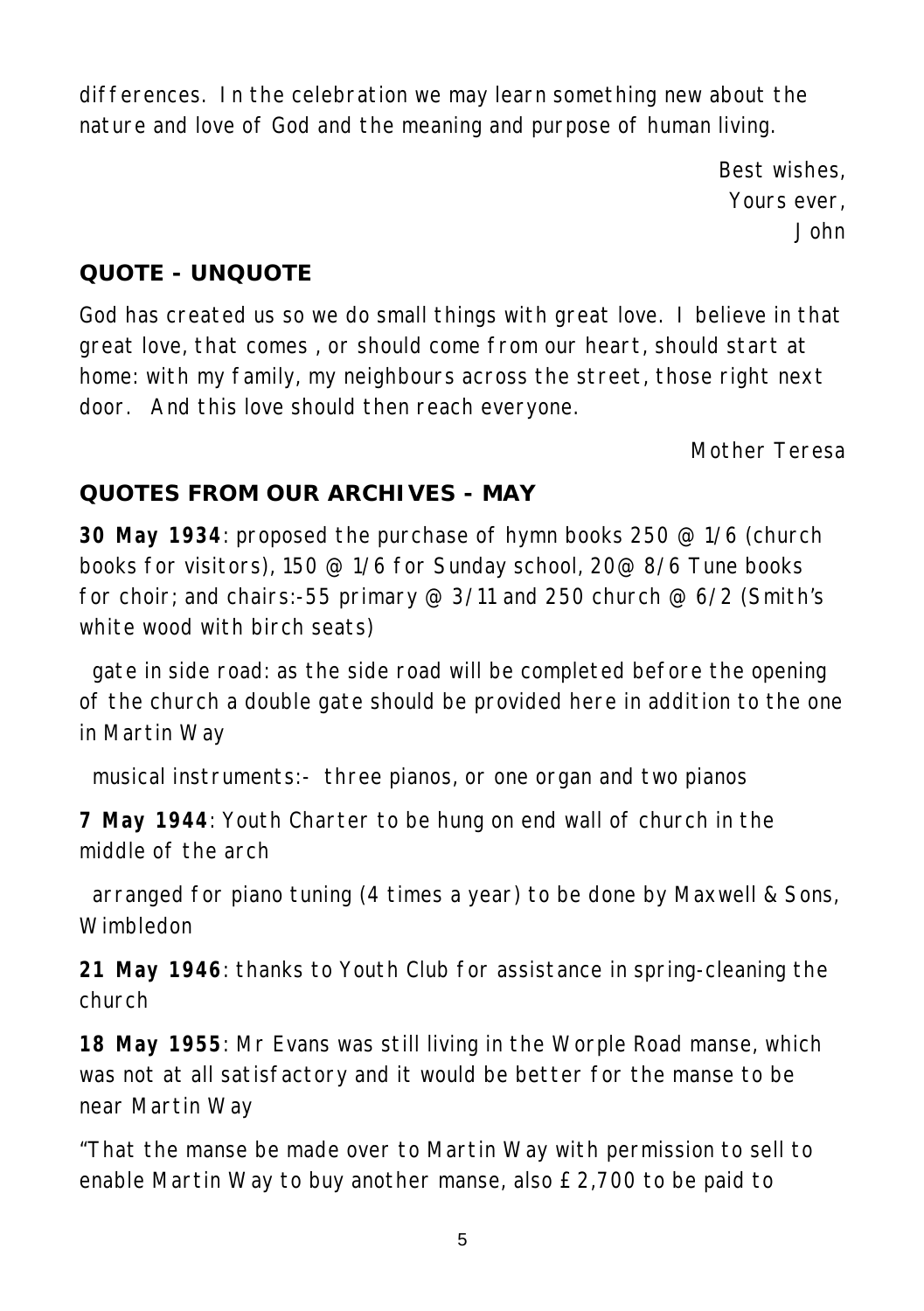Worple Road. Martin Way to take over the mortgage of £500 and to take out another mortgage for £750"

**28 May 1958**: [noted with thanks] the gift of a pipe organ for the church from Mr and Mrs E A Watson; also a cloth for communion table and pulpit fall worked and given by Mrs Wells-Brown

 smoking: after discussion it was proposed and seconded "that smoking be permitted in the old premises on weekdays, but prohibited at concerts and in the new premises and not allowed in the building on Sundays"

## **15 May 1961**: Youth Council

Mr Collins reported that Youth Club now had 12 boys and 5 girls who attended very regularly and three others who were a little less regular ... the average attendance was about 20. They were good youngsters. Efforts were being made to provide a varied programme ...The Road Safety Officer had visited the Club and the Club had been to the Fire Station. In two weeks time it was proposed to hold a Hamburger and Coca-Cola evening. The members were youngish and the money they had available was limited and this imposed restrictions on the scope of excursions ...Mr Collins paid tribute to the work of Mrs Gear

Mr Bass said that the Sunday School was holding its own with an average attendance of about 70

# **THE NEW LONDON DISTRICT**

Information Meeting held at Central Hall 14 March 2005: A summary of the Developments:

**The New London District - General Points:**

\* The new District - of which the Wimbledon Circuit will be a part - will come into being in September 2006 and comprise 45 circuits

\* The 'Lead' Chair will be Rev Dr Ermal Kirby (presently Chair of the London North-East District), whose main responsibility will be to develop a city-wide strategy and to be the representative person in civic and ecumenical matters.

\* His co-Chairs will be Rev Dr Stuart Jordan (at the moment a member of the Connexional Team, London Mission) and Rev Jenny Impey (serving in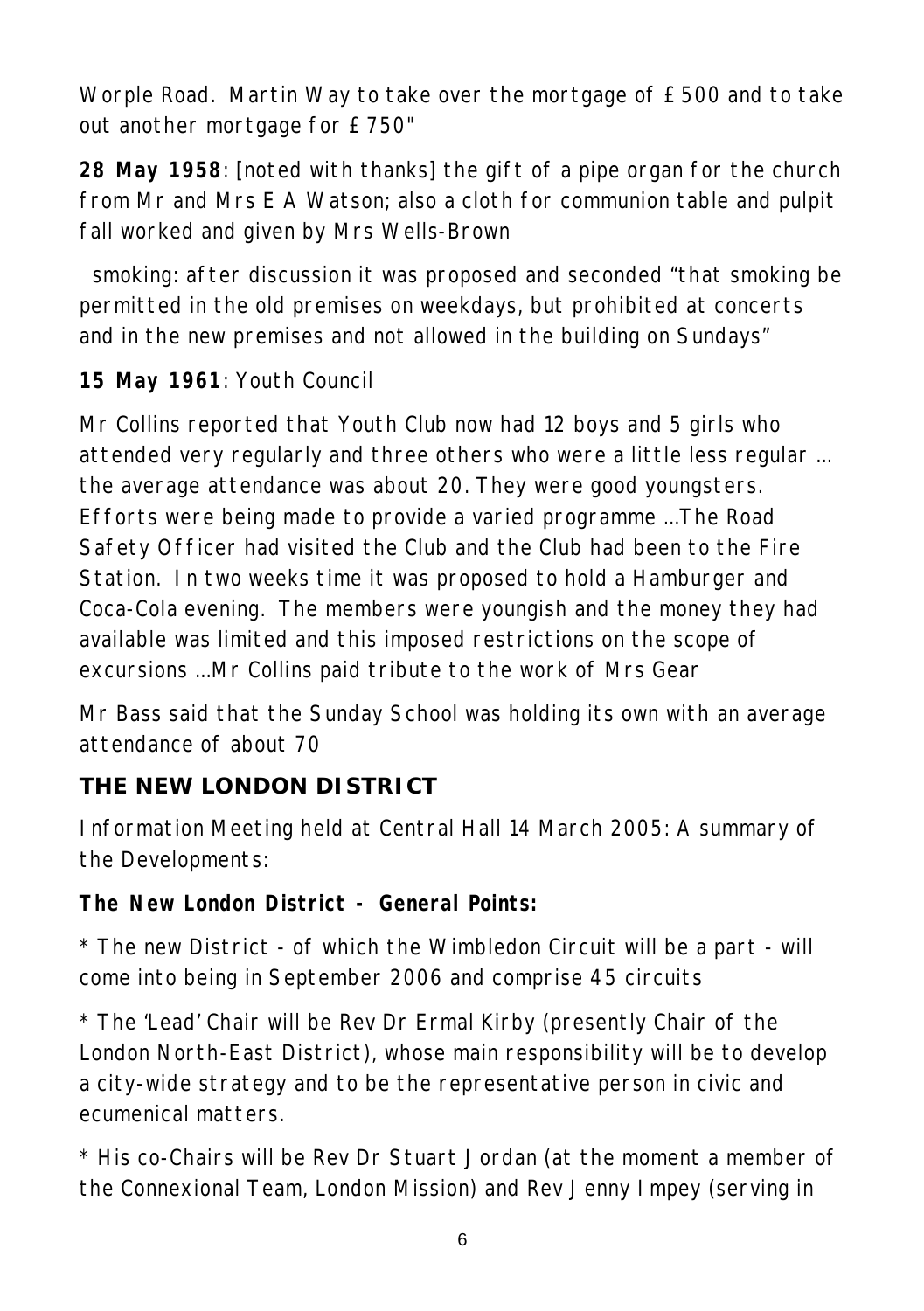the Thames Valley Circuit), whose prime role will be in pastoral care (including stationing), north and south of the Thames respectively.

\* The London Committee will be replaced by a smaller group of trustees, and the London Mission Fund will shrink both in income and in grantmaking by 2008.

**An Emerging Vision for the New London District:**

\* It was felt that there is a need, because of the many changes, to stress the dual focus of

a) relating to the City of London and

b) supporting the mission of the local circuits.

NB: All three chairs will work across these two areas.

\* The new District's 'core values' will include the following areas: mission, justice, diversity and inclusion, ecumenical and other partnerships, work with young people, reflection and learning.

\* The District's work will be furthered by 5 'Commissions', i.e. Social Care, Congregational Development, Nurture and Discipleship, Vocational Development & an Urban Forum

 $.*$  It is possible that circuits may be encouraged to work in clusters at certain times, and when particular issues suggest that local groupings would be effective.

\* A District Council will be established as a source of accountability, and a District Resource Centre created at Westminster Centrl Hall to provide administrative support for the District and a resource facility for the circuits.

\* New District Officers will be appointed in due course, beginning with the Treasurer and the new Property Secretary in the summer of 2005, followed by the Synod Secretary et.al.

#### *Barrie Tabraham*

May they all be one should be a oneness that allows me to retain my uniqueness, my particularity, yet not render me incompatible with you

*Bishop Joe Aldred of the Pentecostal Church of God of Prophecy*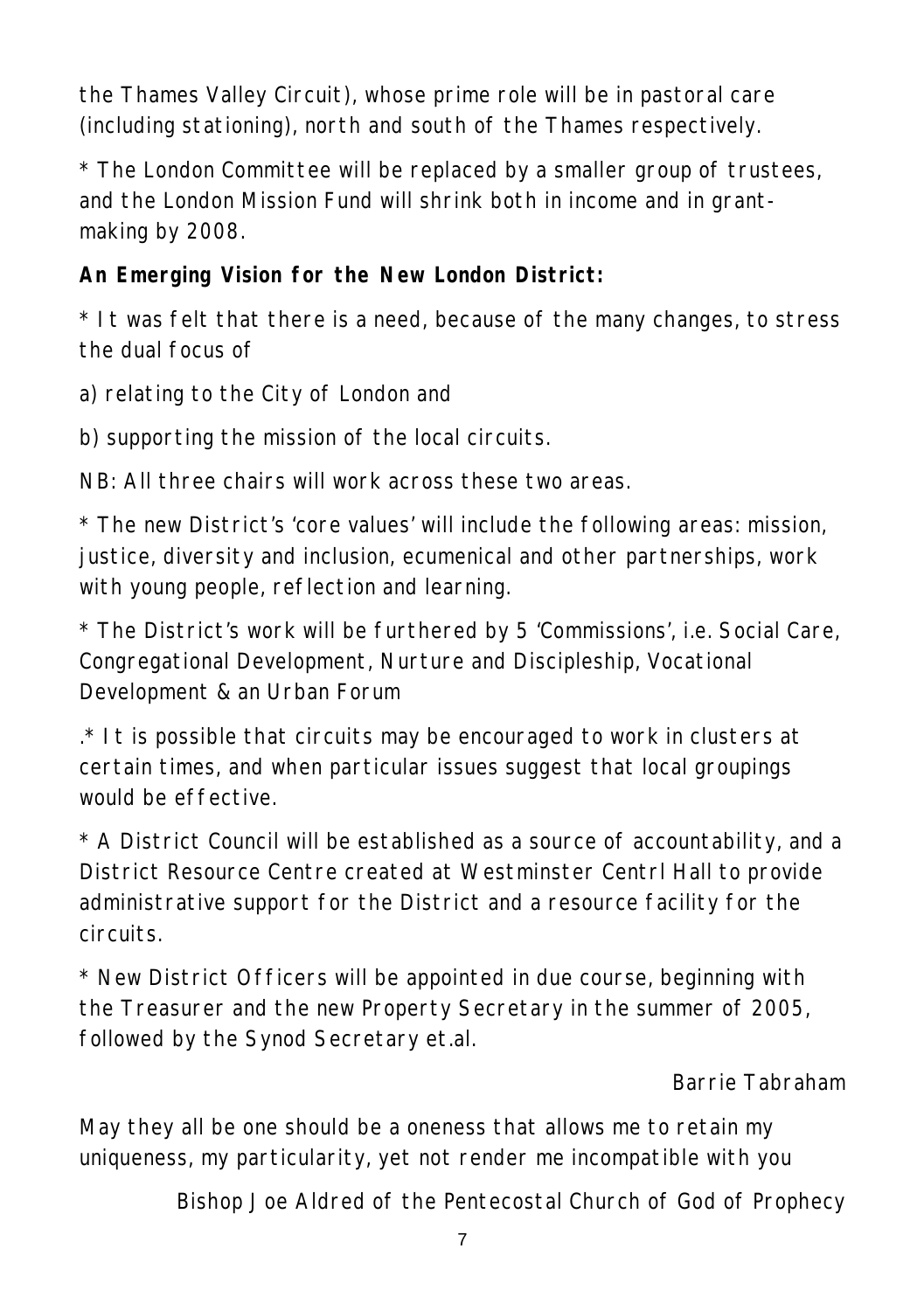#### **THOUGHT FOR THE MONTH - MAY**

We used to chant "March winds and April showers

Bring forth May flowers"

A home is incomplete without flowers. It is eight years this month since my dear wife June died. She loved flowers. We always tried to keep the part of the garden nearest the house full of colourful plants especially in the summer when there would be petunias, busy lizzies, french marigolds and so on. Perhaps I'm silly, but I still buy flowers for June and speciail ones on her birthday, at Christmas and so on.

We used to make a weekly visit to Tesco's. A ritual developed. Before starting the shopping we went into the cafe for a cup of coffee (plus a doughnut in my case!) Afterwards I would go in search of a trolley while June waited by the displays of flowers for sale. Invariably when I returned with the trolley June would give me a mini-sermon on how good God was to provide such colour and beauty and so many different varieties of flowers for us to enjoy.

I belong to a couple of art groups and more often than not I find myself painting watercolours of flowers. Like many other things, we take flowers for granted. A hymn begins "Think of a world without any flowers" and for us that is an impossibility. Flowers enrich our lives. Springtime blossom and flowers are there for our enjoyment. Thank God for them and ask him to forgive you for taking so much that is beautiful in this world for granted.

*Bill Cox*

Sitting in silence for a long time my impress upon you that you are looking in the same direction and journeying the same way

*Archbishop Rowan Williams*

Our divisions prevent our neighbours from hearing the Gospel as they should

#### *Pope John Paul II*

Our first task in approaching another culture, another religion, another person, is to take off our shoes, for the place we are approaching is holy, Else we may find ourselves treading on another's dream. More serious still, we may forget that God was there first.

*From the SPIDIR newsletter*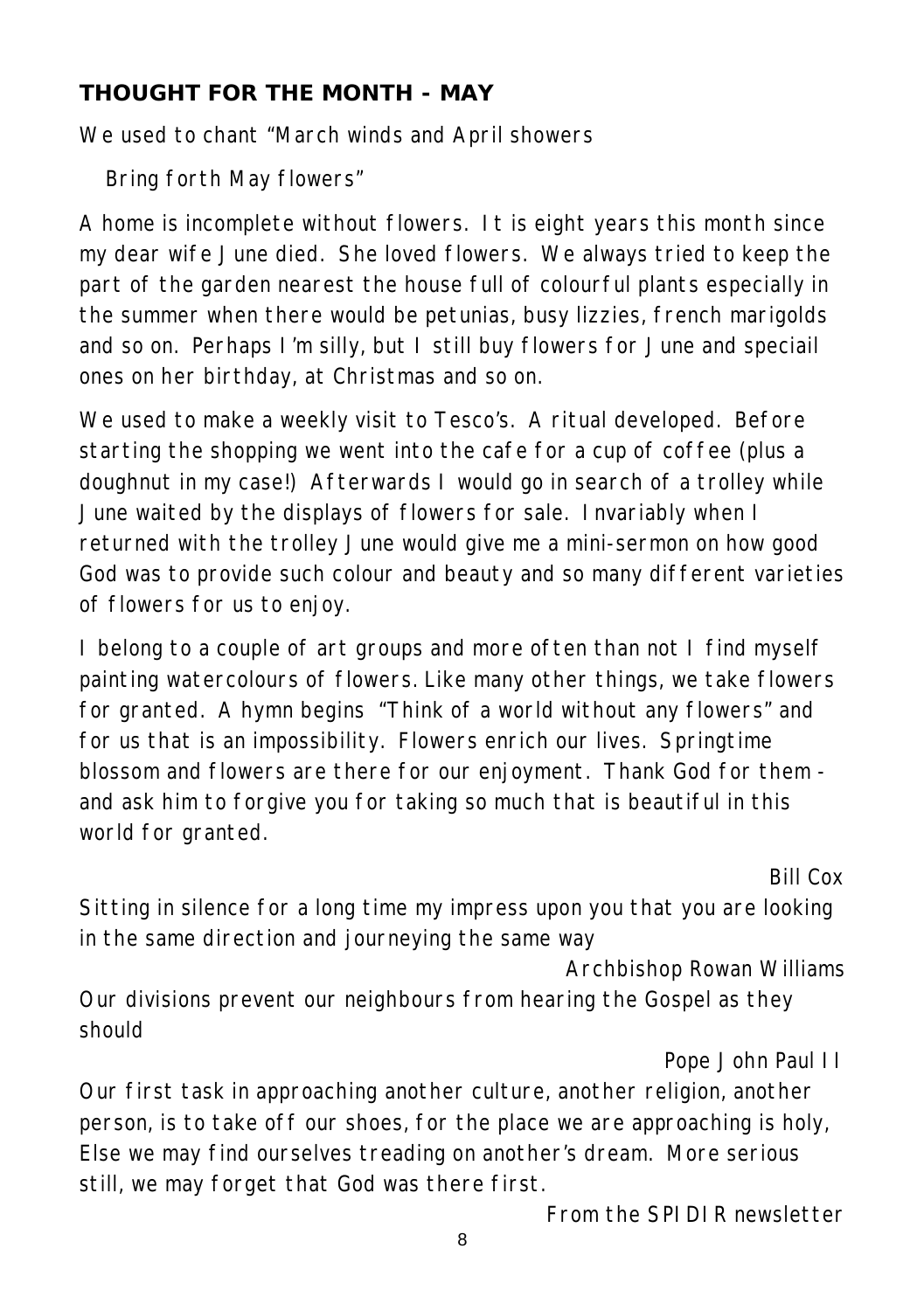# **WHAT YOU HAVE IN COMMON WITH A WOODCARVING**

Woodcarving isn't as straightforward as it seems. You don't begin with a block of wood, you begin with a piece of paper. The first step is to draw a plan of what you want to carve, and only when you've got that right do you start to shape your piece of wood.

The carver then works his block with his plan alongside it. He cuts those bits of wood away that he doesn't want, and shapes what's left until it ever more closely resembles the original plan.

Only when the design on the wood and the paper plan are identical has the carver finished his job. He's then made exactly what he'd hoped for, while working all along from that original plan.

It's the same with our lives. God is the master carpenter. He has a unique plan for each one of us, which is a blueprint of what he hopes we will become.

As we go through life, God shapes us, cutting away those bits of us that He doesn't want and which would spoil what He hopes we'll come to look like. He then gradually moulds what's left until we look ever more like that original blueprint. Only when the two are identical will God's work be over.

But there's one big difference between a human being and a block of wood. A block of wood has to sit impassively on the carver's bench while he works at it. The wood cannot help the process along and has no idea what's happening to it.

God very much hopes that we'll help Him in the process of being moulded and shaped to His pattern. That's why we read the Bible and worship and pray: to find out just what his plan is for each one of us. Only when we have some idea of what He wants us to be can we help him in the process.

Yet however often we get it wrong and fail to live up to God's hopes, there's one promise we have.

God will never give up on us, until He's shaped us into exactly what He's planned for us to be all along.

*[Parish Magazine of St. Cuthbert Wells, February 2005]*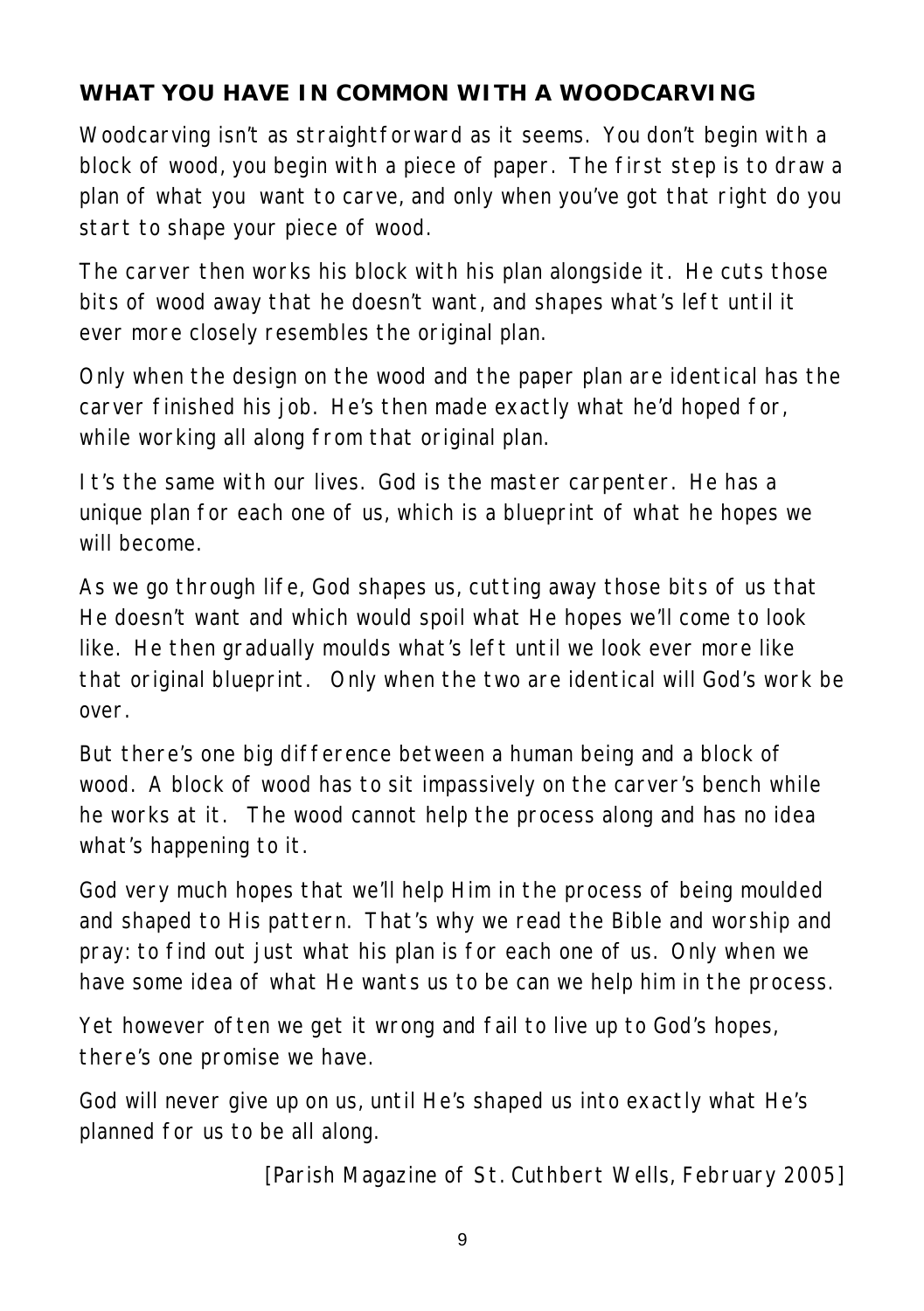## **PRAYERS AND PRAYING**

Is prayer your steering wheel or your spare tyre? - *Corrie Ten Boom*

Prayer is the victory of mind over mattress. - *John Perkins*

Prayer shows me what I need to do next in life, and gives me extra strength to do it. - *Rabbi Lionel Blue*

## **JUNIOR MISSION FOR ALL (JMA)**

Over the last 12 months JMA completed the long awaited cook book. A total of £166 was raised and the money was equally divided between the work of JMA and Methodist Homes for All (MHA). One of the aims of the cook book was to encourage all ages to work together. Thank you to all those who contributed with recipes and anecdotes. Thank you also to Derek Matthews who helped with the colour printing, to Marilyn Loft who photocopied countless pages, to Joyce Plant and Pauline Riley who helped with the editing, to Hannah Fernando for designing the front cover and to Jennifer and Rosemary for undertaking a lot of the typing and putting all the recipes into folders. A big thank you to everyone who bought the book.

People often ask what JMA is all about. Some assume it is about fundraising but this is only a small part of the work.

So what is JMA about? JMA was created so that children would not be excluded from supporting and learning about the mission of the Church. It is also about sharing the insights of God's people all over the world with children in our churches.

The JMA promise is to 'Learn, pray and serve with the world-wide Church of Jesus Christ.' It is important that all three actions are always taking place and that we know we are doing them with the whole Church. JMA has its part to play in all the church's activities where children are, or could be, present.

Currently I am JMA secretary for Martin Way Methodist Church but in May I shall be standing down although I will actively support the new secretary in my role as Sunday Club co-ordinator. Are you interested in taking on the role of JMA secretary? Please speak with me if you think you would be willing to take on the job or if you would like to know more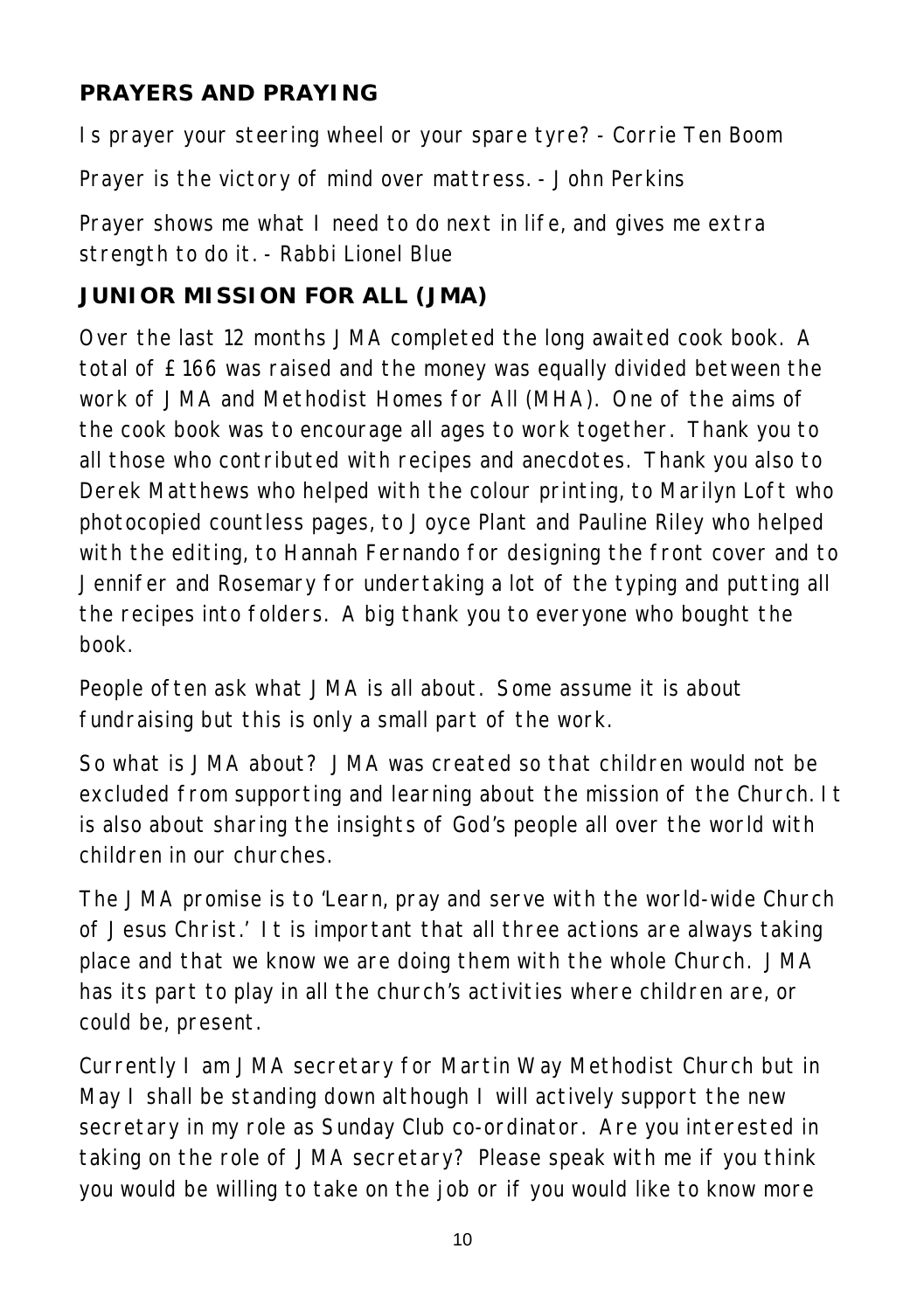about what the job entails. You would not be working on your own but with the Sunday Club staff.

*Janet Fernando*

# **FASTING AND FEASTING**

Fast from discontent, feast on thankfulness. Fast from worry, feast on trust. Fast from anger; feast on patience. Fast from self-concern; feast on compassion for others. Fast from unrelenting pressures; feast on unceasing prayers. Fast from problems that overwhelm, feast on prayer that undergirds.

# **IMPORTANT FINANCIAL NEWS!**

Unfortunately the YMCA have ceased to meet on our premises, which has created a considerable loss of income. The budget considered by the Finance and Property Committee in February last anticipated an income of £5000 in the year from this source. Whilst we will not, of course, suffer the whole of this amount of loss for the current Methodist Year, i.e. to the 31st August 2005, as the YMCA only stopped meeting at the end of March, this income will need to be replaced to meet our commitments. We are in receipt of interest payments from money which we have on deposit with the Central Finance Board, but this will only continue for as long as we keep the capital sum intact, and in any event we should really endeavour to create sufficient weekly income to pay our way without having to rely on interest!

According to the February budget we needed an income of £355.88 per week, and the average collection plus payments by Banker's Orders so far this year equates to an amount of £359.30 - just about breaking even BUT with the loss of £5000 in a year from the YMCA we have virtually £100 per week to make up. Three things to consider - firstly if we could, for example, get 40 people to increase their giving by £2 per week, which would be £104 in a year, and have these amounts Gift Aided this would provide £4160 plus tax refund of £1164, giving a total of £5324 in the year. Perhaps even 40 new members?? Secondly, could I ask that the amount of the Banker's Order be reviewed periodically, as some have been static for a long time. I do appreciate that it may not be possible to give more but at least can it be considered? Lastly my attention has been drawn to the fact that some people who Gift Aid their contributions and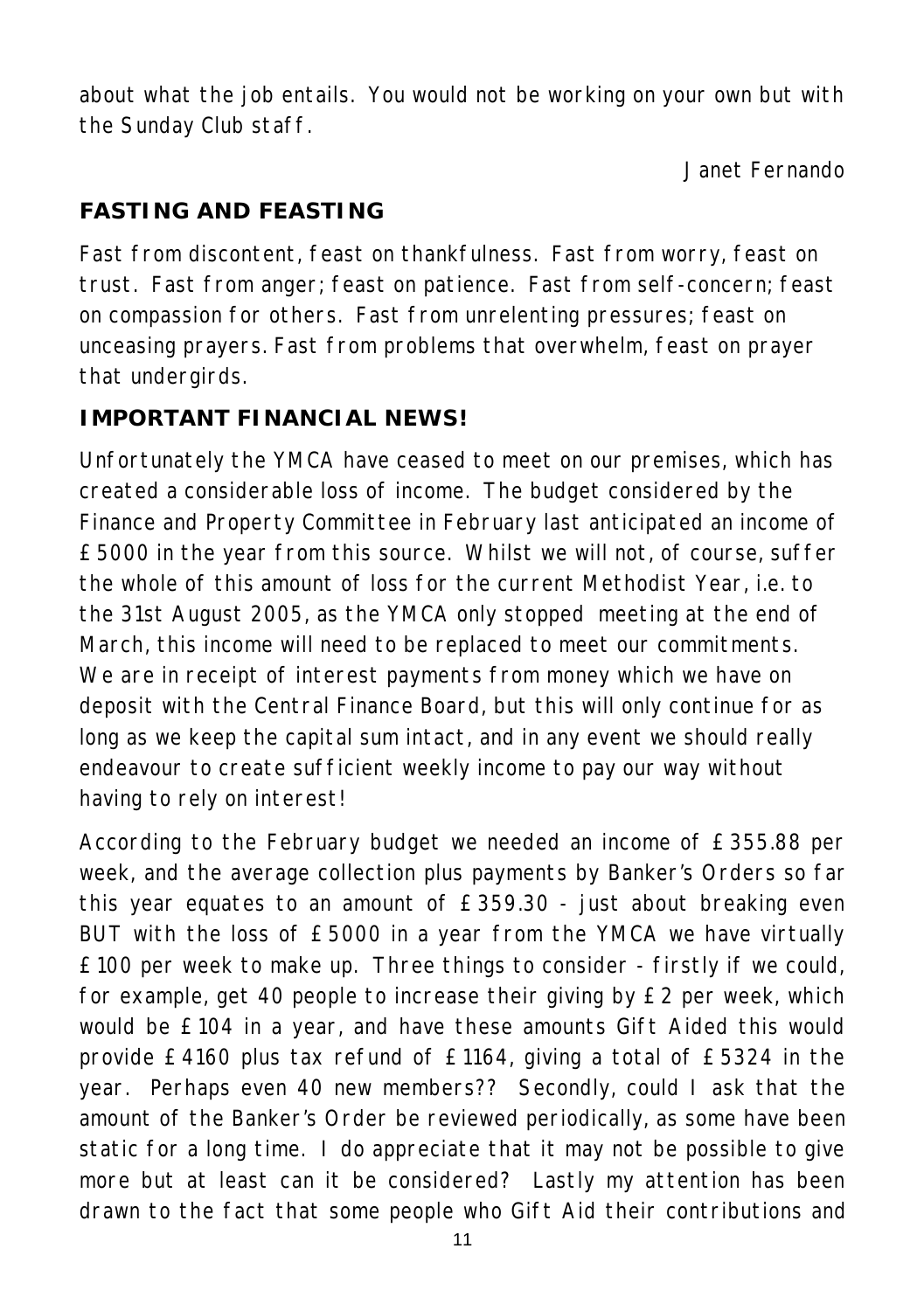pay by Banker's Order continue to put donations in the collection bag on Sundays. Presumably because they feel embarrassed if they do not. On the other hand if the amount was added to the Banker's Order, for every £1 received the Church would gain an extra 28p from the Inland Revenue. Some of us already pass the collection bag by, so please do not feel embarrassed to do so, particularly if your Banker's Order is increased as a result!

> *John Butland Church Treasurer*

#### **QUOTE - UNQUOTE**

The optimist sees the blue sky from under his umbrella. The pessimist sees the cloud beyond the blue sky.

*V J Sayer*

#### **THE SHOOTING STAR TRUST**

The work of the Shooting Star Trust is awesome. They are a children's hospice. There are only 8 in the country and none of these hospices receive any funding from the government. They raise their funds through local co-ordinators of which I am one. I cover the Merton area. So for some facts and figures. The Shooting Star Trust covers the Western half of London and the whole of North Surrey. This equates to 23 boroughs with a total population of 3 million plus. At any point in time the Trust estimates that 1500 children will need hospice care in the form of respite or palliative. Their intention is to be looking after 200 children and their families. To do this they estimate the cost will be 2.5 million pounds a year. The hospice has family units where the whole family can stay. They will also look after the children for a couple of hours so Mum or Dad can have a break to go to the hairdresser's etc.

If we all could look to donating £2 a month under the Gift Aid scheme that would mean the hospice would get £2.56 for every donation of £2.00

I am sure you will agree that their work is priceless. If anyone would like further information or would be interested in helping me at fund raising events please give me a call. If any groups in the church would like to have someone come along from the hospice to do a presentation to them, or would be interested in any of their events please let me know.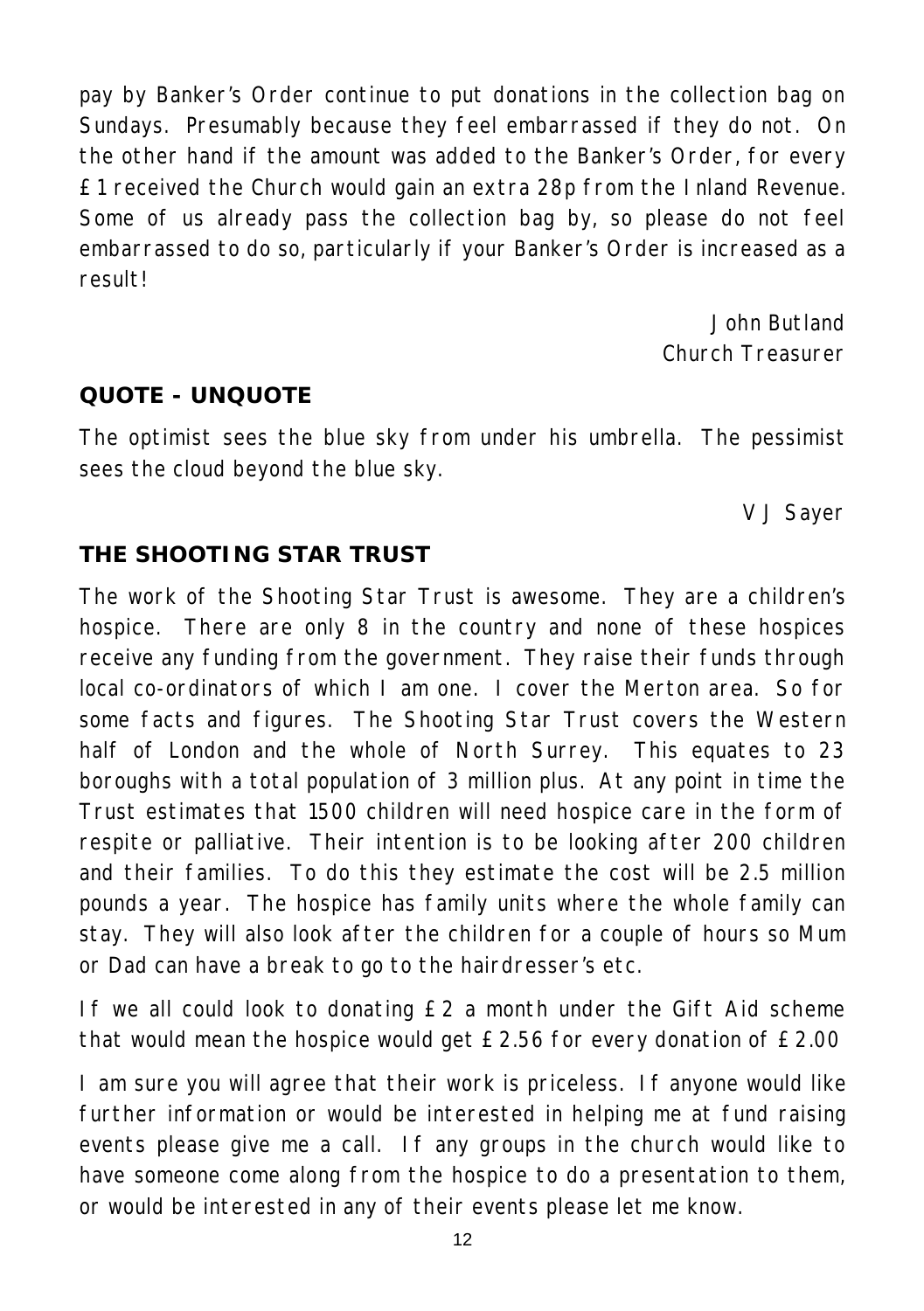I shall be running a stall for them at the Wimbledon Village Fair on Saturday 18 June 2005.

*Sylvia Baxter.*

# **THANK YOU**

Many thanks to everyone who came to the Men's Supper Club annual service. The evening raised £140 which will be divided between the Adventure Scouts and the Baby Simba Project.

*Bill Cox*

#### **REMEMBER!**

God doesn't call the qualified he qualifies the called

We don't change God's message - His message changes us